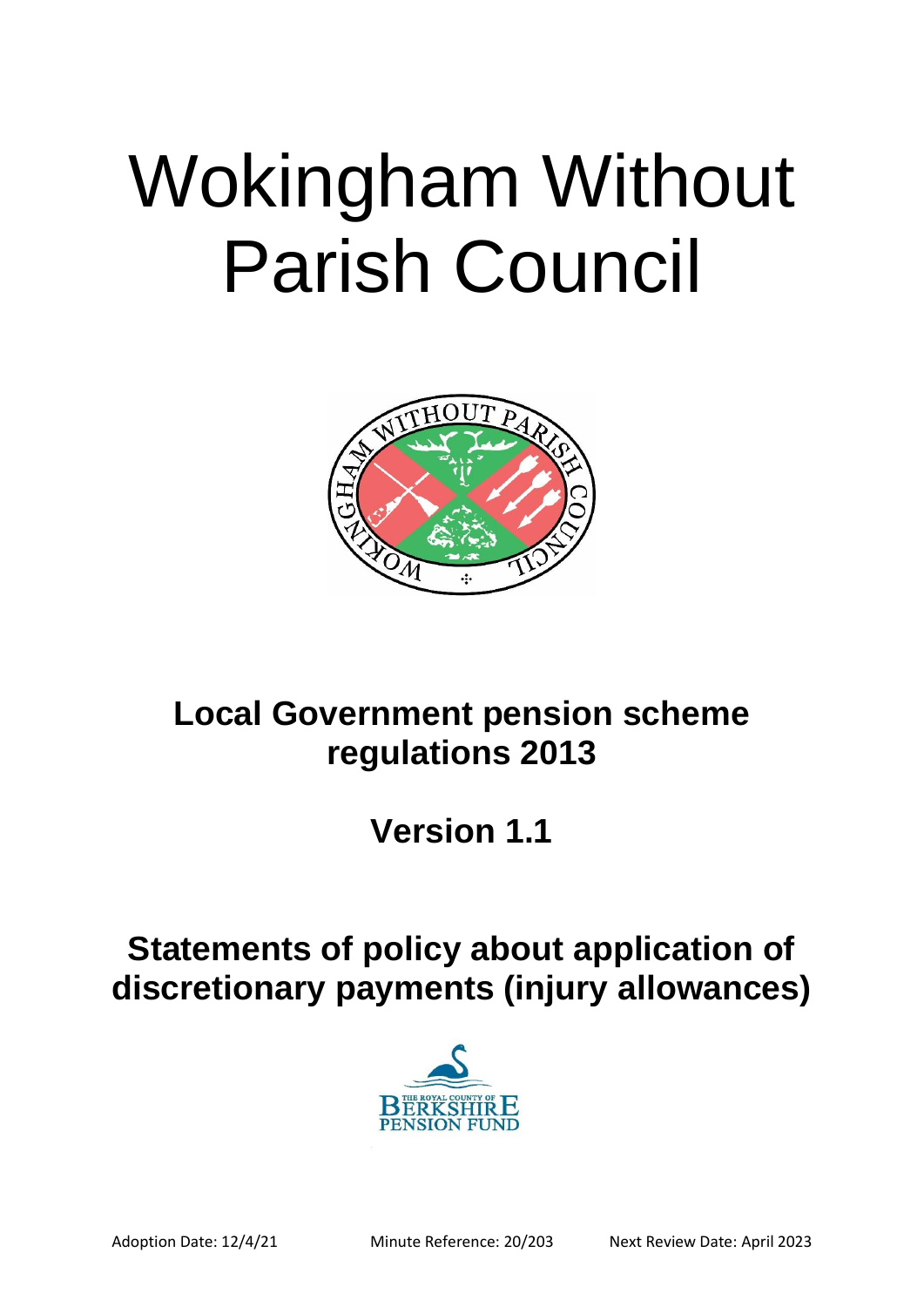## *Background -* **THE LOCAL GOVERNMENT (DISCRETIONARY PAYMENTS) (INJURY ALLOWANCES) REGULATIONS 2011**

The above regulations came into force on 16 January 2012 and in accordance with Regulation 14 (policy statements) an LGPS employer **MUST** formulate, publish and keep under review the policy that it applies in exercise of its discretionary powers to make awards under these Regulations. If the employer decides to change its policy, it must publish a statement of the amended policy and may not give effect to any policy change until one month after the date of publication. In formulating and reviewing its policy the employer must:

- Have regard to the extent to which the exercise of its discretionary powers (in accordance with the policy), unless properly limited, could lead to a serious loss of confidence in the public service, and
- Be satisfied that the policy is workable, affordable and reasonable having regard to the foreseeable costs.

The employer is required to exercise its discretion where, in the course of carrying out their work, an employee sustains an injury or contracts a disease as a result of which the employee either:

1) Suffers a reduction in their remuneration;

2) Loses their employment through permanent incapacity; or

3) Dies.

In determining the amount of an allowance or lump sum, as the case may be, the relevant employer must have regard to all the circumstances of the case including:

• In the case of an allowance payable under regulations 3 or 4:

o The degree of injury sustained or the severity of the disease contracted as assessed by an Independent Registered Medical Practitioner (IRMP) (from whom a certificate must be obtained under regulation 5);

 $\circ$  Any right to benefit under Part 5 (benefits for industrial injuries) of the Social Security Contributions and Benefits Act 1992;

o Any other statutory right to benefit or compensation;

 $\circ$  Any right to receive pension benefit (whether payable under an enactment or otherwise);

and

 $\circ$  Any damages recovered from any sum received by virtue of a contract of insurance.

• In the case of an allowance or a lump sum which is payable by virtue of a person having sustained an injury, no regard shall be had:

 $\circ$  To any benefit payable periodically which the person was entitled to be paid before the injury was sustained;

- $\circ$  To any right which accrued before that time; or
- $\circ$  To any damages or sum received by virtue of such a right.

Before making any determination under regulation 3 or 4 the relevant employer must obtain a certificate from an IRMP qualified in occupational health medicine as to whether in his or her opinion the employee has sustained an injury or contracted a disease in the course of carrying out their work and whether the employee continues to suffer from the injury or disease or, as the case may be, ceases to be employed as a result of incapacity which is likely to be permanent and was caused by the injury or disease. Discretionary Payments – Injury Allowances policy statement (04/14)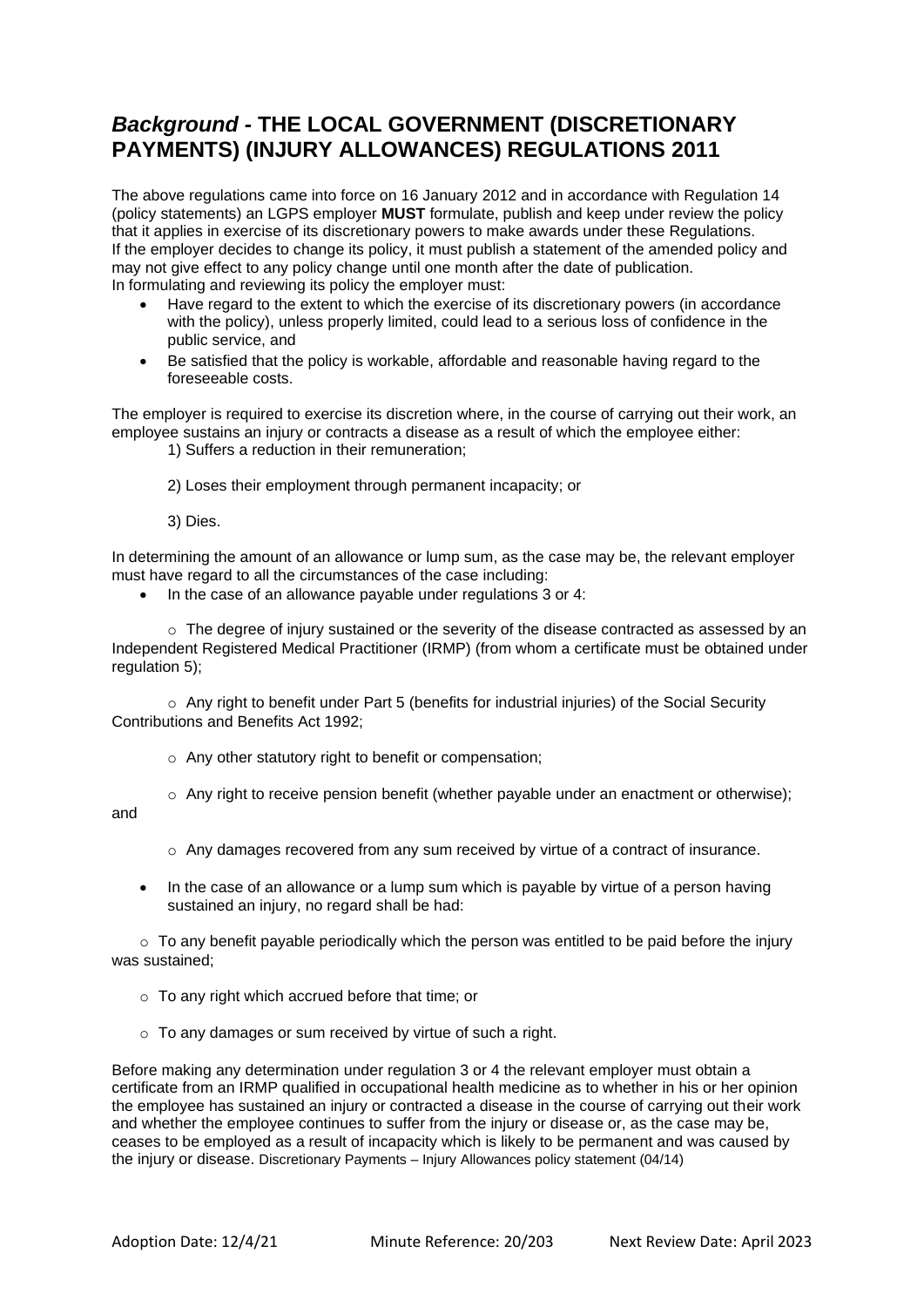### **Wokingham Without Parish Council Policy in accordance with Regulation 14 of the Local Government (Discretionary Payments) (Injury Allowances) Regulations 2011**

#### **Regulation 3 - Reduction in remuneration**

Whilst an employee is receiving reduced pay as a direct result of an injury or disease contracted in the course of carrying out their employment, a relevant employer may consider paying the employee an allowance while the reduction in pay continues.

The relevant employer shall from time to time determine whether the employee should be entitled to continue to receive the allowance.

Any allowance payable must be paid directly by the relevant employer and, when added to the value of the reduced pay being received by the employee, must not be of a value that means the employee receives total pay in excess of the pay that they would normally expect to have received but for their injury or disease.

#### **Employer's policy concerning the award of an allowance due to reduction in remuneration**

**This Council's policy is to consider each application on its merits subject to the financial implications for the employer**

--------------------------------------------------------------------------------------------------------------------

#### **Regulation 4 – Loss of employment through permanent incapacity**

Where an employee ceases employment due to permanent incapacity as a direct result of injury or disease contracted in the course of carrying out their employment, a relevant employer may consider paying the employee an allowance not exceeding 85 per cent of the employee's annual rate of remuneration at the point the employment ceased.

The relevant employer shall from time to time determine whether the employee should be entitled to continue to receive the allowance.

Any allowance payable must be paid directly by the relevant employer and, where the employee was receiving no pay or reduced pay at the time the employment ended because of absence, the employer must assess the remuneration on the basis of the pay the employee would have received but for being absent.

The relevant employer may suspend or discontinue the allowance if the (former) employee secures gainful employment (paid employment for not less than 30 hours in each week for a period of not less than 12 months).

#### **Employer's policy concerning the award of an allowance due to loss of employment**

**This Council's policy is to consider each application on its merits subject to the financial implications for the employer**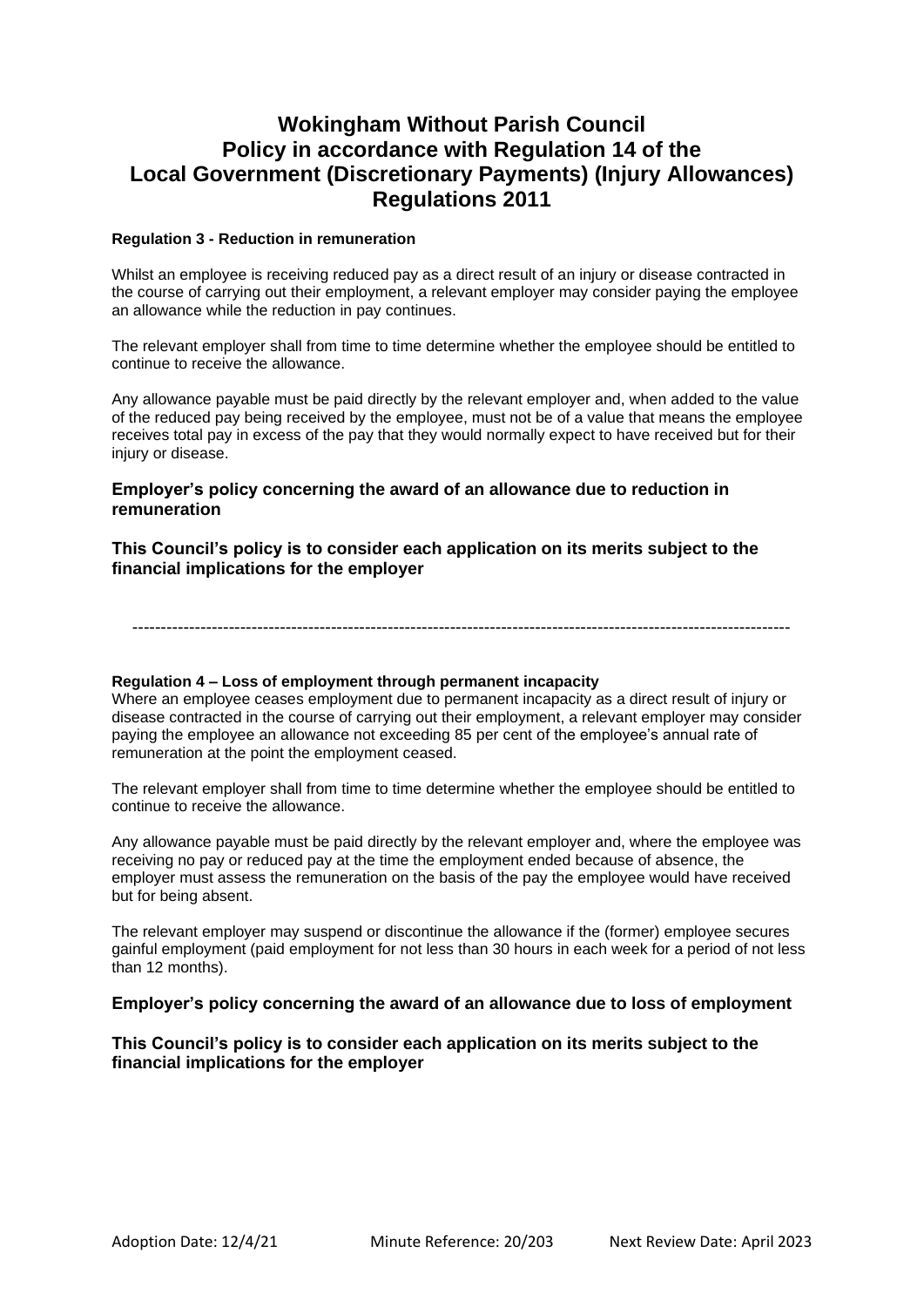#### **Regulation 6 – Allowances for pensioners**

Where an employee ceases to be employed in a relevant employment and immediately before so ceasing was entitled to an allowance under regulation 3, and regulation 4 does not apply, but they become entitled to a retirement pension under the Local Government Pension Scheme Regulations, the relevant employer may pay an allowance of an amount not exceeding the annual rate by which the retirement pension may fall short due to their remuneration having been reduced as a result of their injury or disease.

#### **Employer's policy concerning the award of an allowance to a pensioner member**

#### **This Council's policy is to consider each application on its merits subject to the financial implications for the employer**

**--------------------------------------------------------------------------------------------------------------------------------------**

#### **Regulation 7 – Death benefits**

Where an employee dies as a direct result of injury or disease contracted in the course of carrying out their employment, a relevant employer may consider paying an annual allowance or a lump sum to a surviving spouse, civil partner, nominated co-habiting partner, or dependant (as defined in paragraphs 4 and 5 of regulation 7)

The annual allowance or lump sum is to be paid directly by the employer and is to be of such an amount as the employer may determine from time to time.

An allowance to a dependant ("an eligible child") shall continue for such period as the employer may determine.

#### **Employer's policy concerning the award of an allowance or lump sum following death**

#### **This Council's policy is to consider each application on its merits subject to the financial implications for the employer**